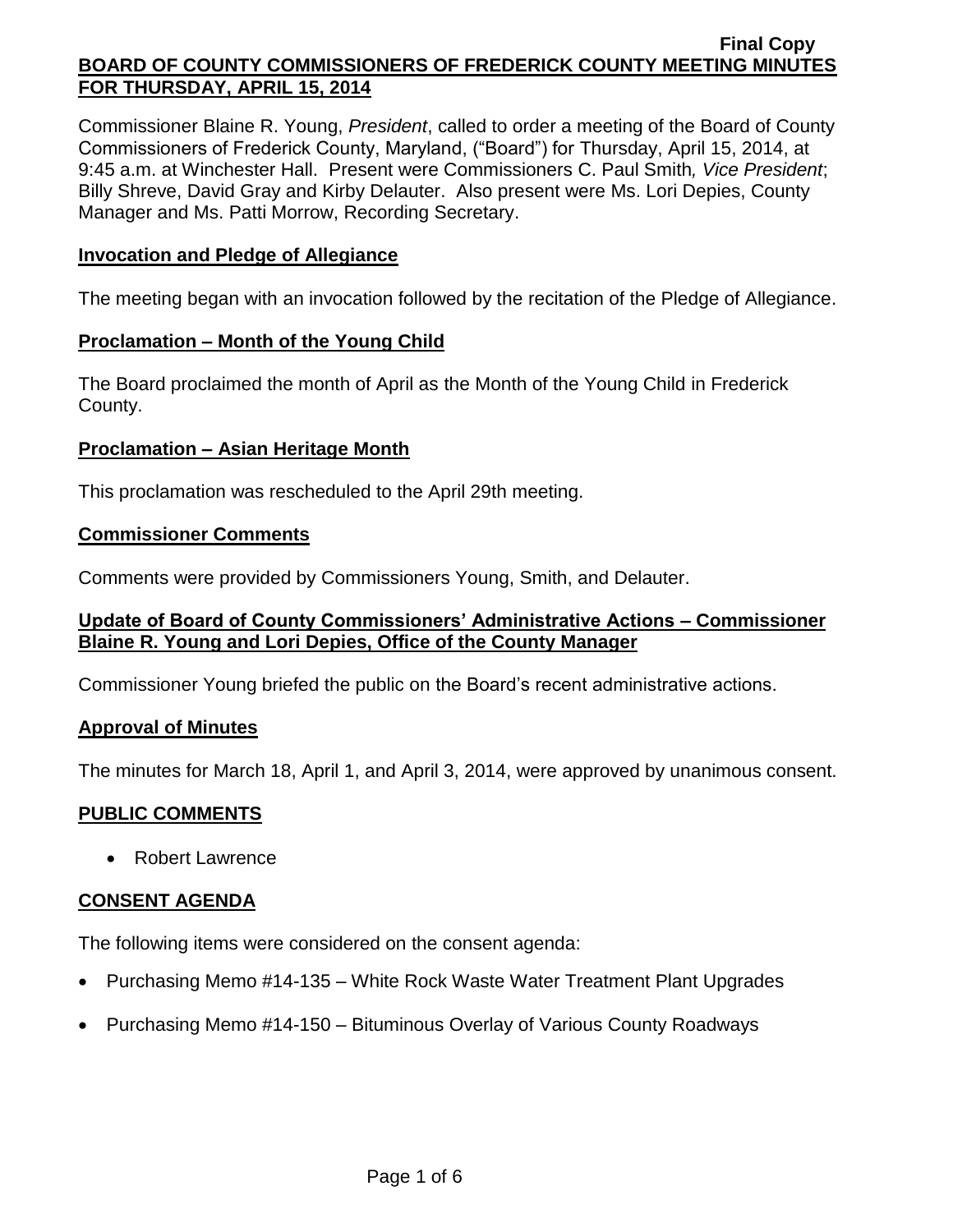- Board of Education School Construction Amendments: #14-07 and BT-14-154; #14-08 and BT-14-155; #14-09 and BT-14-156; and #14-10 and BT-14-157
- Construction Change Order No. 108 Ballenger McKinney Waste Water Treatment Plant Enhanced Nutrient Removal Expansion

*Motion to approve the consent agenda as presented – Passed 5-0.*

| <b>COMMISSIONERS</b> | <b>MOTION</b> | <b>SECOND</b> | <b>YES</b> | <b>NO</b> | <b>ABSTAIN</b> | <b>NOT PRESENT</b> |
|----------------------|---------------|---------------|------------|-----------|----------------|--------------------|
| Young                |               |               |            |           |                |                    |
| <b>Smith</b>         |               |               |            |           |                |                    |
| <b>Shreve</b>        |               |               |            |           |                |                    |
| Gray                 |               |               |            |           |                |                    |
| <b>Delauter</b>      |               |               |            |           |                |                    |

# **AGENDA BRIEFING**

Commissioner Young noted the Board would hold a public hearing on Tuesday, April 29 at 9:30 a.m. regarding the proposed modifications to the Senior Citizens' Property Tax Credit.

## **WORKSESSION**

# **Emmitsburg Ambulance Company No. 26 – Eric Smothers, Frederick County Volunteer Fire and Rescue Association, Inc. (FCVFRA)**

Mr. Smothers presented the recommendation from the FCVFRA to defund the Emmitsburg Ambulance Company No. 26 and to move the operational component to the Vigilant Hose Company No. 6.

Mr. Ian Bartman, Esquire, Severn & Kresslein, P.A., commented on behalf of Company No. 26.

Public comment was heard from:

- Mary Lou Little, President, Company No. 26
- Dallas M. Buchheit
- Tim Clark, President, Vigilant Hose Company No. 6

Mr. John Mathias, County Attorney, discussed the process issues regarding the request from the FCVFRA.

(The Board took a break at 11:00 a.m. and returned at 11:10 a.m.)

Mr. Allen Keyser, Fire and Rescue Services Division, commented on the failure of response calls.

Ms. Erin White, Finance Division, commented on the funding allocations.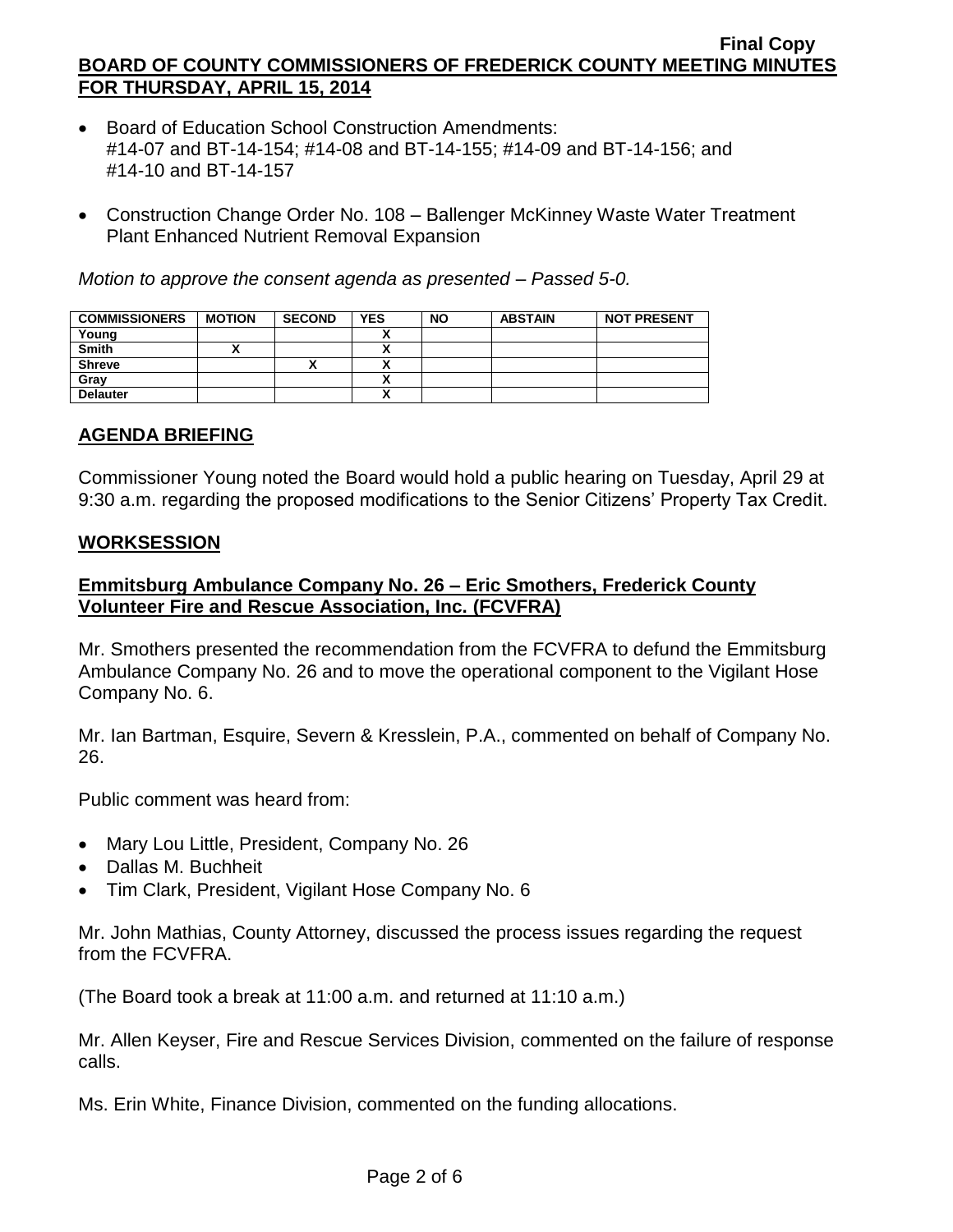Ms. Kathy Tritsch, Finance Division, commented on the Amoss funds.

*Motion to suspend Company 26 until a list of 10 active persons, who live in the first due area or within five miles of the company building and have completed the MIEMS basic emergency medical technician course, is vetted with the Frederick County Volunteer Fire and Rescue Association, Inc., and is presented to the Board with a date certain of June 15, 2014; and the following:*

- *The county would not seek the recovery of the FY 2014 allocation (\$67,932) already paid to Company 26;*
- *The April distribution of the Amoss funds would be held in abeyance for now; release of these funds would occur after Company 26 submits its list of 10 active persons to the Board;*
- *Company 6 (Vigilant Hose Company of Emmitsburg) would sign the Ambulance Transport Billing Agreement to allow it to begin receiving a percentage of the ambulance transport billing receipts;*
- *Company 26 would retain the subscription club payments received up until Company 6 was designated as the "first due ambulance service." (Company 6 would receive all future payments until such time the suspension is lifted for Company 26);*
- *The Board would continue to provide indirect financial support to Company 26; and*
- *Company 26 was requested to indicate to the Board its willingness to begin discussions regarding a possible merger with Company 6 – Passed 5-0.*

| <b>COMMISSIONERS</b> | <b>MOTION</b> | <b>SECOND</b> | <b>YES</b>               | <b>NO</b> | <b>ABSTAIN</b> | <b>NOT PRESENT</b> |
|----------------------|---------------|---------------|--------------------------|-----------|----------------|--------------------|
| Young                |               |               |                          |           |                |                    |
| <b>Smith</b>         |               |               | $\overline{\phantom{a}}$ |           |                |                    |
| <b>Shreve</b>        |               | "             | $\overline{\phantom{a}}$ |           |                |                    |
| Gray                 |               |               |                          |           |                |                    |
| <b>Delauter</b>      |               |               |                          |           |                |                    |

## **Appointments/Reappointments to Boards/Commissions – Joyce Grossnickle, Office of the County Manager**

#### Human Relations Commission

*Motion to appoint Mr. Francisco Alves and Mr. Kavonte Duckett to serve terms to expire June 30, 2015; and to appoint Ms. Mari Lee and Ms. Georgia Anne McCauley to serve terms to expire June 30, 2016 – Passed 5-0.*

| <b>COMMISSIONERS</b> | <b>MOTION</b> | <b>SECOND</b> | <b>YES</b>             | <b>NO</b> | <b>ABSTAIN</b> | <b>NOT PRESENT</b> |
|----------------------|---------------|---------------|------------------------|-----------|----------------|--------------------|
| Young                |               |               |                        |           |                |                    |
| <b>Smith</b>         |               |               |                        |           |                |                    |
| <b>Shreve</b>        |               |               |                        |           |                |                    |
| Gray                 |               |               |                        |           |                |                    |
| <b>Delauter</b>      |               | Λ             | $\mathbf{\mathcal{L}}$ |           |                |                    |

## Maryland Fire Service Personnel Qualifications Board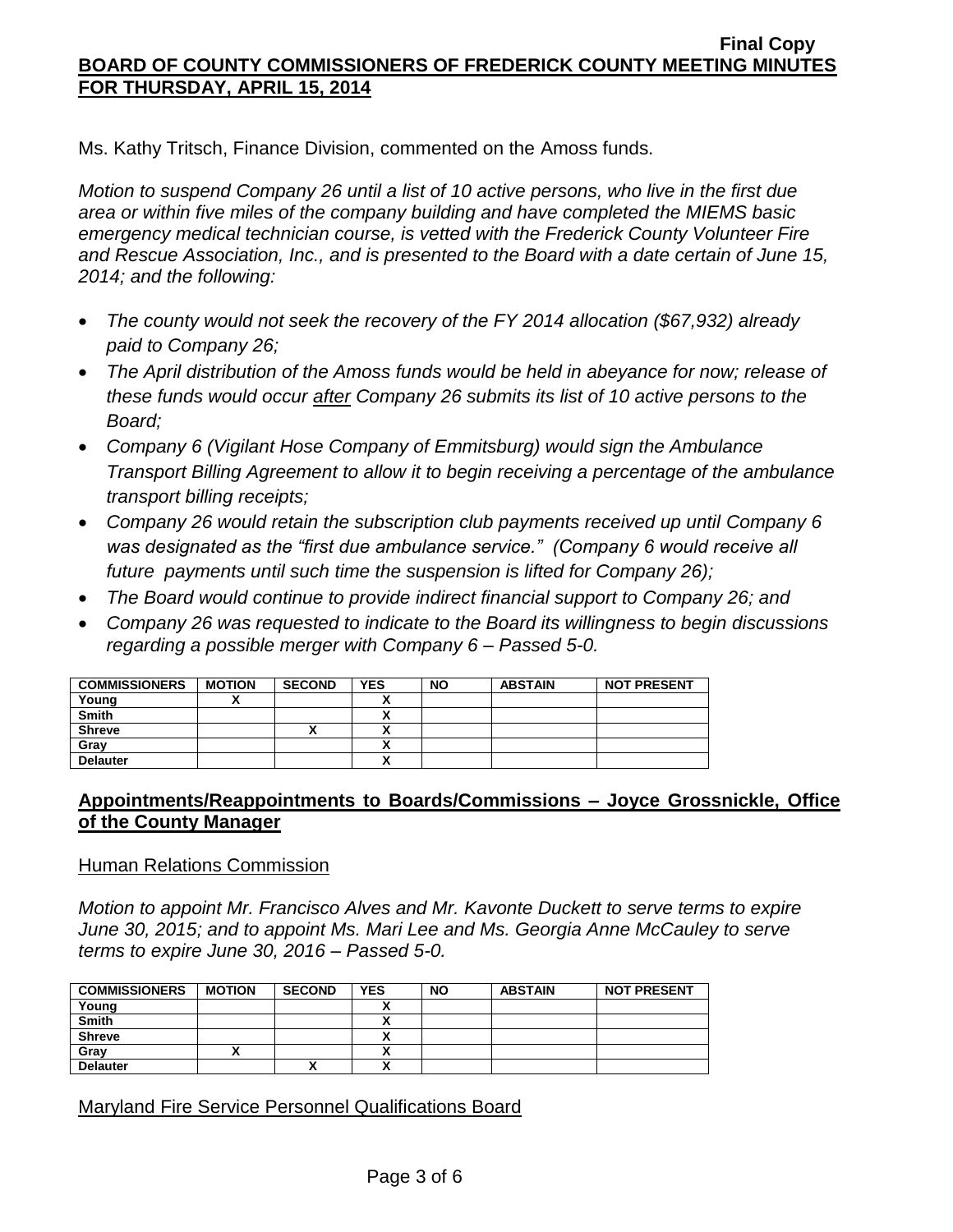*Motion to appoint Acting Battalion Chief David A. Barnes to serve as Frederick County's primary representative and Lt. Christopher Mullendore to serve as the alternate – Passed 5-0.*

| <b>COMMISSIONERS</b> | <b>MOTION</b> | <b>SECOND</b> | <b>YES</b> | <b>NO</b> | <b>ABSTAIN</b> | <b>NOT PRESENT</b> |
|----------------------|---------------|---------------|------------|-----------|----------------|--------------------|
| Young                |               |               |            |           |                |                    |
| <b>Smith</b>         |               |               |            |           |                |                    |
| <b>Shreve</b>        |               |               |            |           |                |                    |
| Grav                 |               |               |            |           |                |                    |
| <b>Delauter</b>      |               |               | n          |           |                |                    |

(The Board broke for lunch at 12:45 p.m.)

Commissioner Blaine R. Young, *President*, reconvened a meeting of the Board of County Commissioners of Frederick County, Maryland, ("Board") for Tuesday, April 15, 2014, at 1:30 p.m. Present were Commissioners C. Paul Smith*, Vice President;* Billy Shreve, David Gray and Kirby Delauter. Also present were Ms. Lori Depies, County Manager and Ms. Patti Morrow, Recording Secretary.

### **ADMINISTRATIVE BUSINESS**

### **Bid Award – Purchasing Memo #14-140 – Investment Safekeeping Services – Diane George, Finance Division**

*Motion to approve Purchasing Memo #14-140 as presented – Passed 5-0.*

| <b>COMMISSIONERS</b> | <b>MOTION</b> | <b>SECOND</b> | <b>YES</b> | <b>NO</b> | <b>ABSTAIN</b> | <b>NOT PRESENT</b> |
|----------------------|---------------|---------------|------------|-----------|----------------|--------------------|
| Young                |               |               |            |           |                |                    |
| <b>Smith</b>         |               |               | v          |           |                |                    |
| <b>Shreve</b>        |               |               | v          |           |                |                    |
| Gray                 |               |               |            |           |                |                    |
| <b>Delauter</b>      |               |               |            |           |                |                    |

## **Development Rights and Responsibilities Agreement (DRRA) – Blentlinger Property – Jim Gugel, Community Development Division**

Ms. Kathy Mitchell, Office of the County Attorney, presented the petition submitted by William Blentlinger LLC, and Lillian Blentlinger, LLC, to initiate the process for entering into a DRRA for the Blentlinger property. She noted that the DRRA would be brought back to the Board (following staff review) prior to being heard by the Frederick County Planning Commission.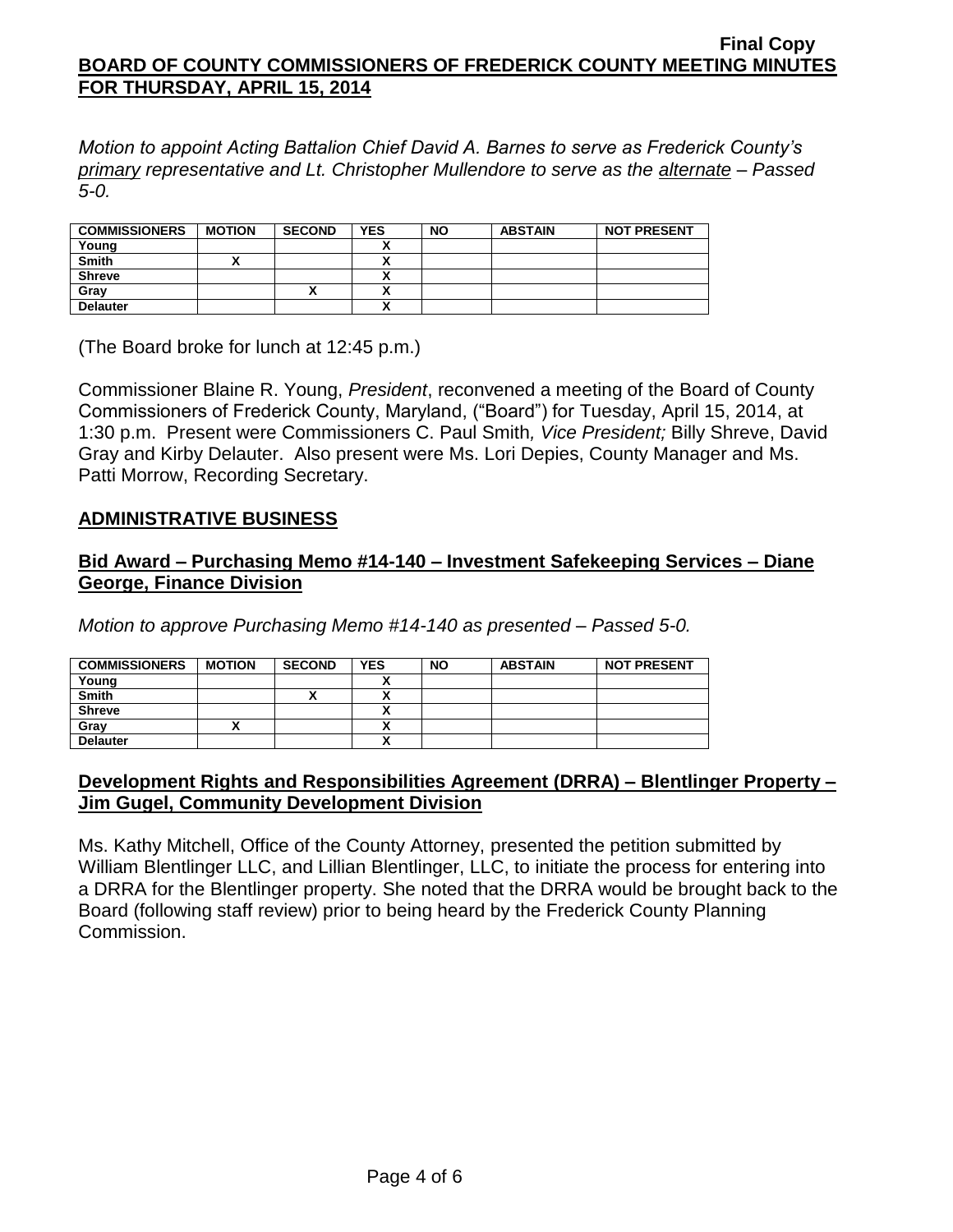*Motion to accept the petition to enter into a DRRA as presented and initiate the public hearing process – Passed 4-1.*

| <b>COMMISSIONERS</b> | <b>MOTION</b> | <b>SECOND</b> | <b>YES</b> | <b>NO</b> | <b>ABSTAIN</b> | <b>NOT PRESENT</b> |
|----------------------|---------------|---------------|------------|-----------|----------------|--------------------|
| Young                |               |               |            |           |                |                    |
| <b>Smith</b>         |               |               |            |           |                |                    |
| <b>Shreve</b>        |               |               |            |           |                |                    |
| Grav                 |               |               |            |           |                |                    |
| <b>Delauter</b>      |               | $\mathbf{v}$  | ~          |           |                |                    |

#### **Development Rights and Responsibilities Agreement (DRRA) – Woodbourne Manor Property – Jim Gugel, Community Development Division**

Ms. Kathy Mitchell, Office of the County Attorney, presented the petition submitted by Jefferson Valley, LLC, to initiate the process for entering into a DRRA for the Woodbourne Property. It was noted the DRRA would proceed (following staff review) directly to the Frederick County Planning Commission due to the simplicity of this particular DRRA.

*Motion to accept the petition to enter into a DRRA as presented and initiate the public hearing process – Passed 4-1.*

| <b>COMMISSIONERS</b> | <b>MOTION</b> | <b>SECOND</b> | <b>YES</b> | <b>NO</b> | <b>ABSTAIN</b> | <b>NOT PRESENT</b> |
|----------------------|---------------|---------------|------------|-----------|----------------|--------------------|
| Young                |               |               |            |           |                |                    |
| <b>Smith</b>         |               |               |            |           |                |                    |
| <b>Shreve</b>        |               |               | v          |           |                |                    |
| Grav                 |               |               |            |           |                |                    |
| <b>Delauter</b>      |               | Λ             | v          |           |                |                    |

## **2014/2015 Constant Yield Tax Rate – Regina Howell, Budget Office, Office of the County Manager**

Ms. Howell presented the constant yield tax rate and the proposed FY 2015 tax rate.

*Motion to place an ad in The Frederick News-Post regarding the constant yield tax rate and the proposed real property tax rate; hold a public hearing on May 6, and adopt the property tax rate on May 8, 2014 – Passed 5-0.*

| <b>COMMISSIONERS</b> | <b>MOTION</b> | <b>SECOND</b> | <b>YES</b>           | <b>NO</b> | <b>ABSTAIN</b> | <b>NOT PRESENT</b> |
|----------------------|---------------|---------------|----------------------|-----------|----------------|--------------------|
| Young                |               |               |                      |           |                |                    |
| <b>Smith</b>         |               |               | ~                    |           |                |                    |
| <b>Shreve</b>        |               |               |                      |           |                |                    |
| Gray                 |               |               |                      |           |                |                    |
| <b>Delauter</b>      |               |               | $\ddot{\phantom{1}}$ |           |                |                    |

*Motion to go forward to public hearing with the FY 2015 Recommended Operating Budget – Passed 5-0.*

| <b>COMMISSIONERS</b> | <b>MOTION</b> | <b>SECOND</b> | <b>YES</b>               | <b>NO</b> | <b>ABSTAIN</b> | <b>NOT PRESENT</b> |
|----------------------|---------------|---------------|--------------------------|-----------|----------------|--------------------|
| Young                |               |               |                          |           |                |                    |
| <b>Smith</b>         |               |               |                          |           |                |                    |
| <b>Shreve</b>        |               |               |                          |           |                |                    |
| Grav                 |               |               |                          |           |                |                    |
| <b>Delauter</b>      |               |               | $\overline{\phantom{a}}$ |           |                |                    |